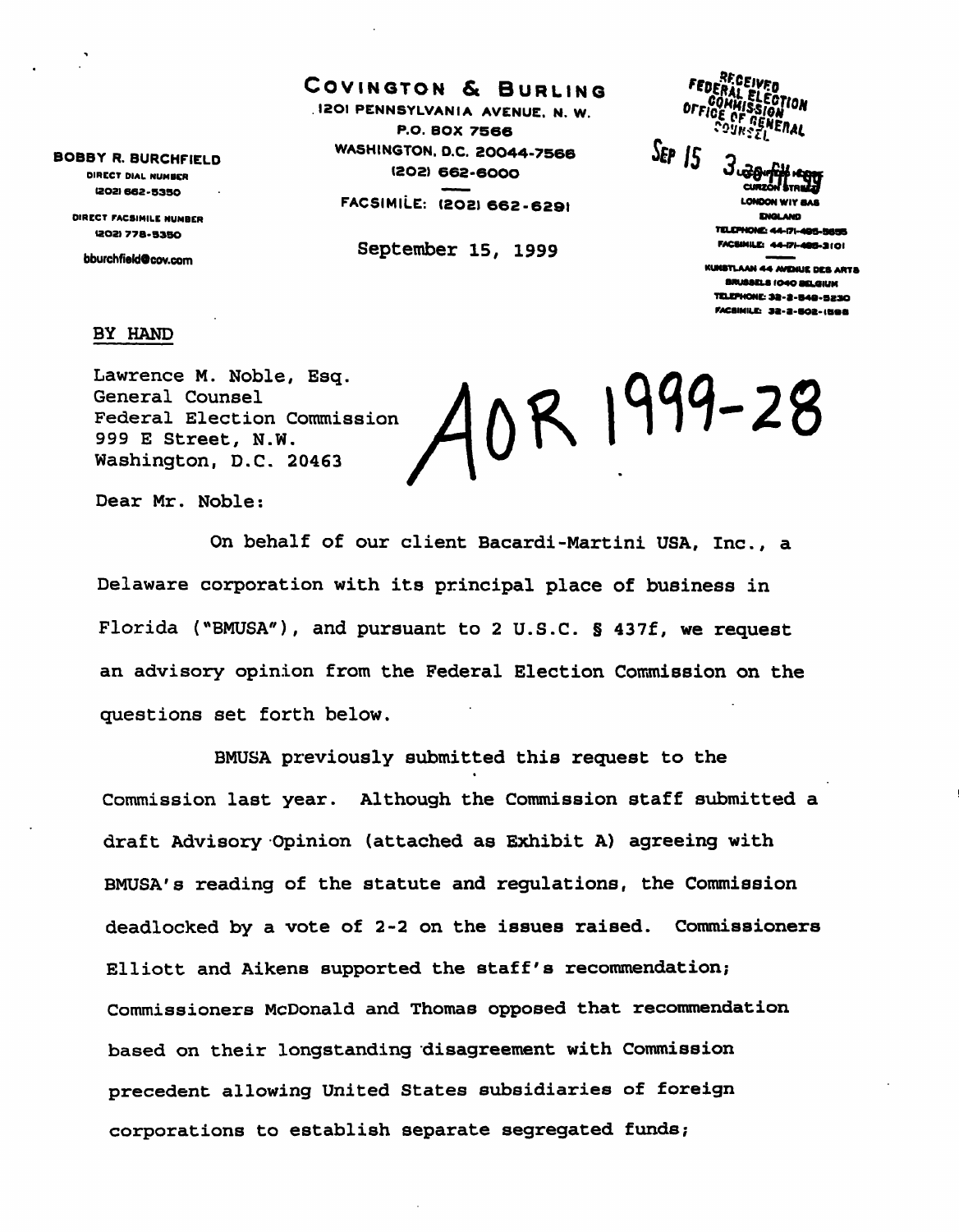Commissioner McGarry did not participate; and one seat was vacant. Recognizing that the Commission now has a full complement of six Commissioners, BMUSA is resubmitting its

request.

The questions presented by this request are as

follows:

1. May a wholly owned domestic subsidiary of a foreign corporation treat the eligible officers, directors and administrative personnel of other wholly owned domestic subsidiaries of the same foreign parent as part of its own restricted class, for purposes of --

(a) allowing unrestricted communications by that subsidiary to the restricted classes of the other domestic subsidiaries pursuant to 11 C.F.R. § 114.1(a)(2)(i); and

(b) soliciting contributions to that subsidiary's separate segregated fund?

2. Are the eligible stockholders, officers, directors, and administrative personnel of a foreign parent corporation deemed to be part of the restricted class of its wholly owned domestic subsidiary for purposes of --

(a) allowing unrestricted communications by that subsidiary to the eligible stockholders, officers, directors, and administrative personnel of the foreign parent pursuant to 11 C.F.R. § 114.l(a)(2)(i); and

(b) soliciting contributions to that subsidiary's separate segregated fund?

I. Background.

Bacardi Limited, a Bermuda corporation, is the sole

stockholder (either directly or through a wholly owned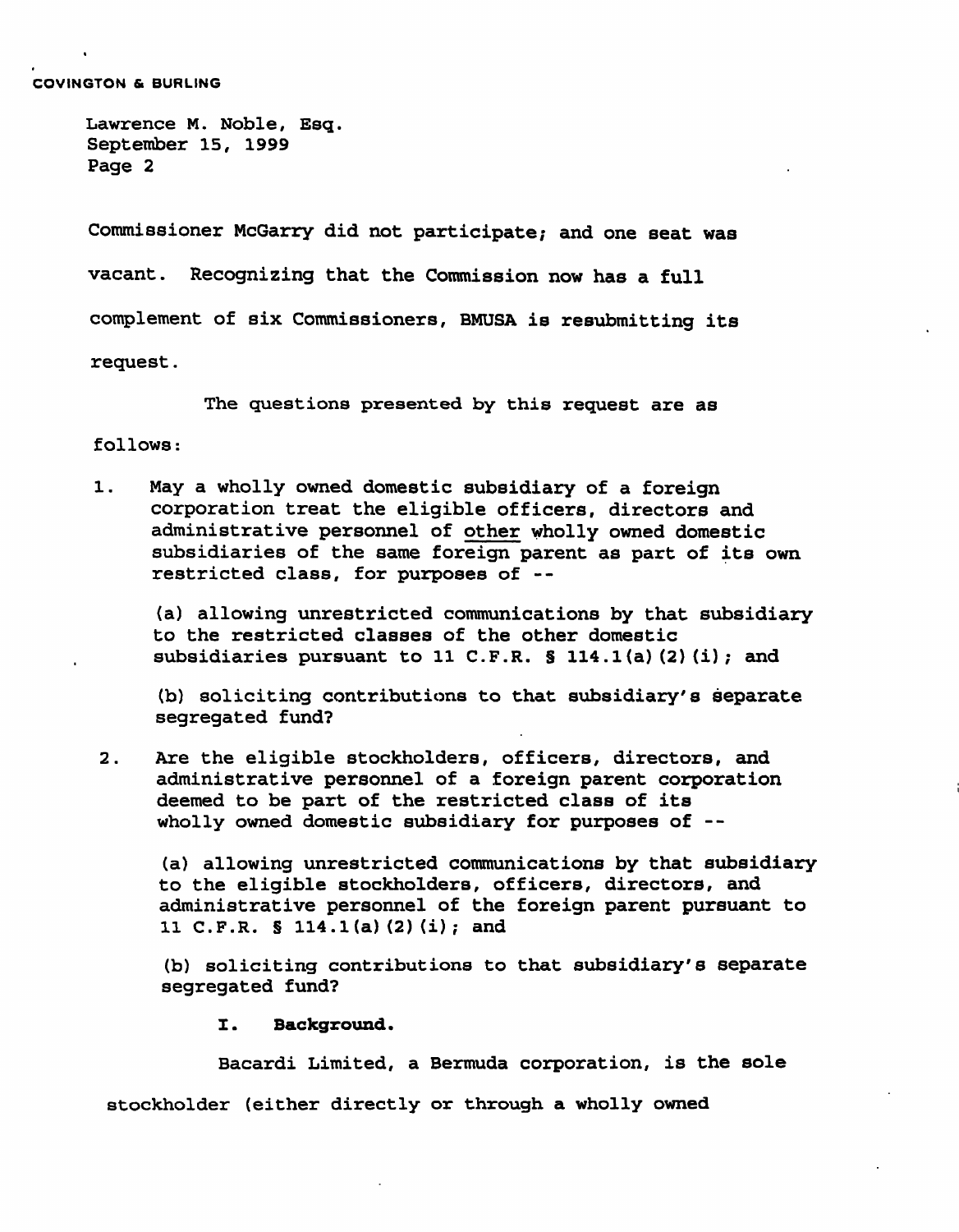subsidiary) of several companies that are incorporated and have their principal places of business in the United States. In addition, many of Bacardi Limited's stockholders, officers, directors, and administrative personnel are United States citizens or permanent resident aliens eligible to make contributions for the purpose of influencing federal elections.

Several years ago, BMUSA created a separate segregated fund ("BAC-PAC") pursuant to 2 U.S.C. § 441b. Commission precedent is clear that a United States subsidiary of a foreign corporation may establish, maintain, and operate a separate segregated fund if the subsidiary engages in bona fide revenue generating activities in the United States and if officers and eligible employees of the domestic subsidiary, rather than the foreign parent, control the activities of'the separate segregated fund. See, e.g., Adv. Op. No. 1978-21, Fed. Election Camp. Fin. Guide Transfer Binder (CCH) H 5327; Adv. Op. No. 1989-29, Fed. Election Camp. Fin. Guide Transfer Binder (CCH) § 5976; Adv. Op. No. 1995-15, 1 Fed. Election Camp. Fin. Guide (CCH) | 6152. BMUSA complies with these guidelines, and takes reasonable steps to ensure that it solicits only United States citizens or permanent legal residents actually living in the United States at the time of the solicitation.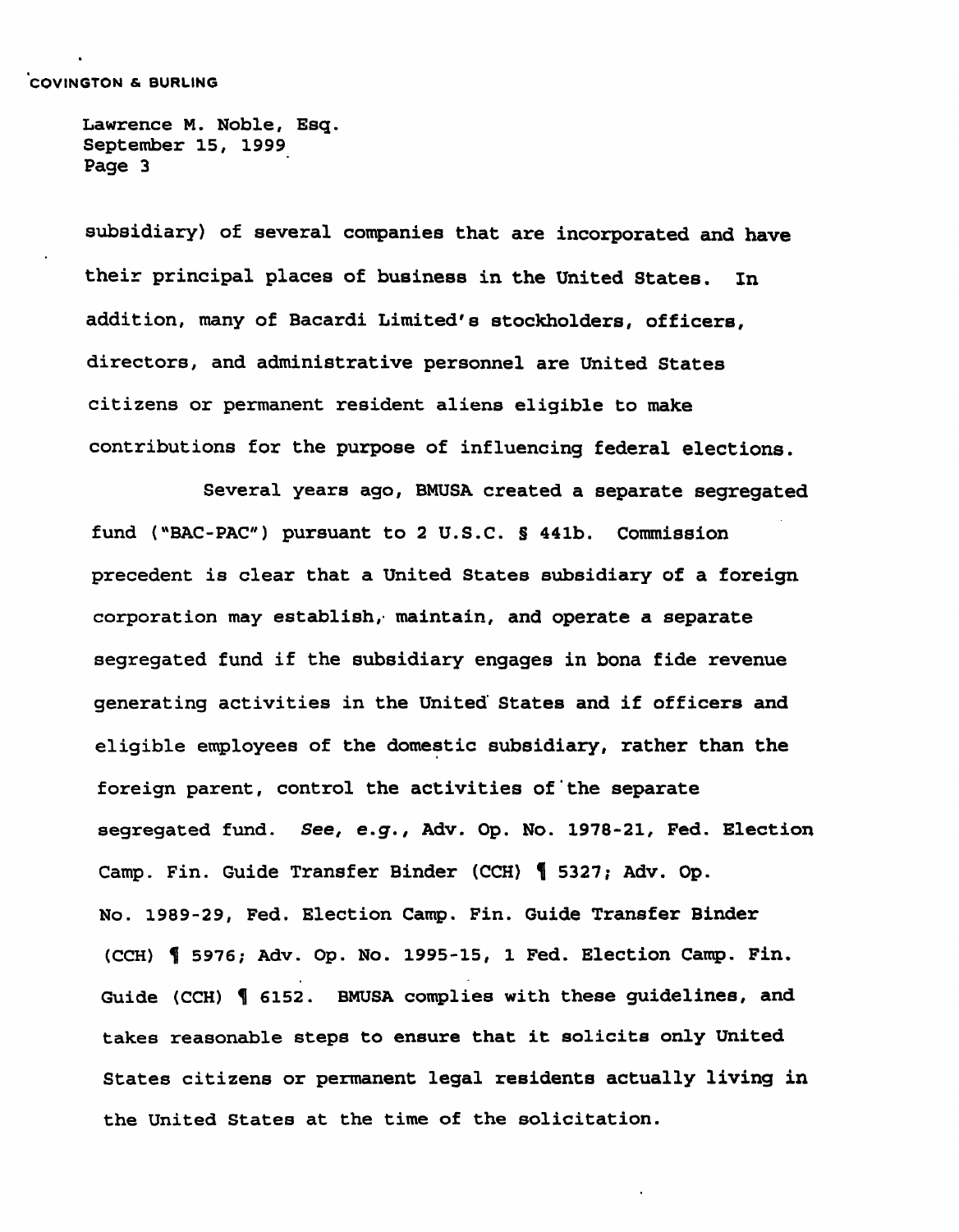### COVINGTON & BURLING

Lawrence M. Noble, Esq. September 15, 1999 Page 4

BMUSA asks whether it and BAC-PAC may communicate on any subject with and solicit funds from the restricted classes of the other United States-based and United States-incorporated subsidiaries of Bacardi Limited; and whether it may communicate on any subject with and solicit funds from the stockholders, officers, directors, and administrative personnel of its parent, Bacardi Limited, to the extent such individuals are otherwise eligible to contribute.

> II. Communications with and Solicitations of Restricted Classes of United States Subsidiaries of Bacardi Limited.

The Federal Election Commission has stated that:

a corporation may make communications to and solicit the restricted class (i.e., executive and administrative personnel and stockholders, and the families thereof) of its subsidiaries or other affiliates for contributions to the corporation's separate segregated fund. 2 U.S.C. § 441b(b)(2)(A) and (4)(A)(i); 11 C.F.R. 114.3(a)(1) and 114.5(g) (1) .

Adv. Op. No. 1997-13, 1 Fed. Election Camp. Fin. Guide (CCH) K 6241 (emphasis added). Therefore, if BMUSA is affiliated with the other United States subsidiaries of Bacardi Limited, BMUSA may solicit the restricted classes of these affiliates for contributions to BAC-PAC. Further, if BMUSA as an affiliated entity can directly ask for contributions to BAC-PAC -- the part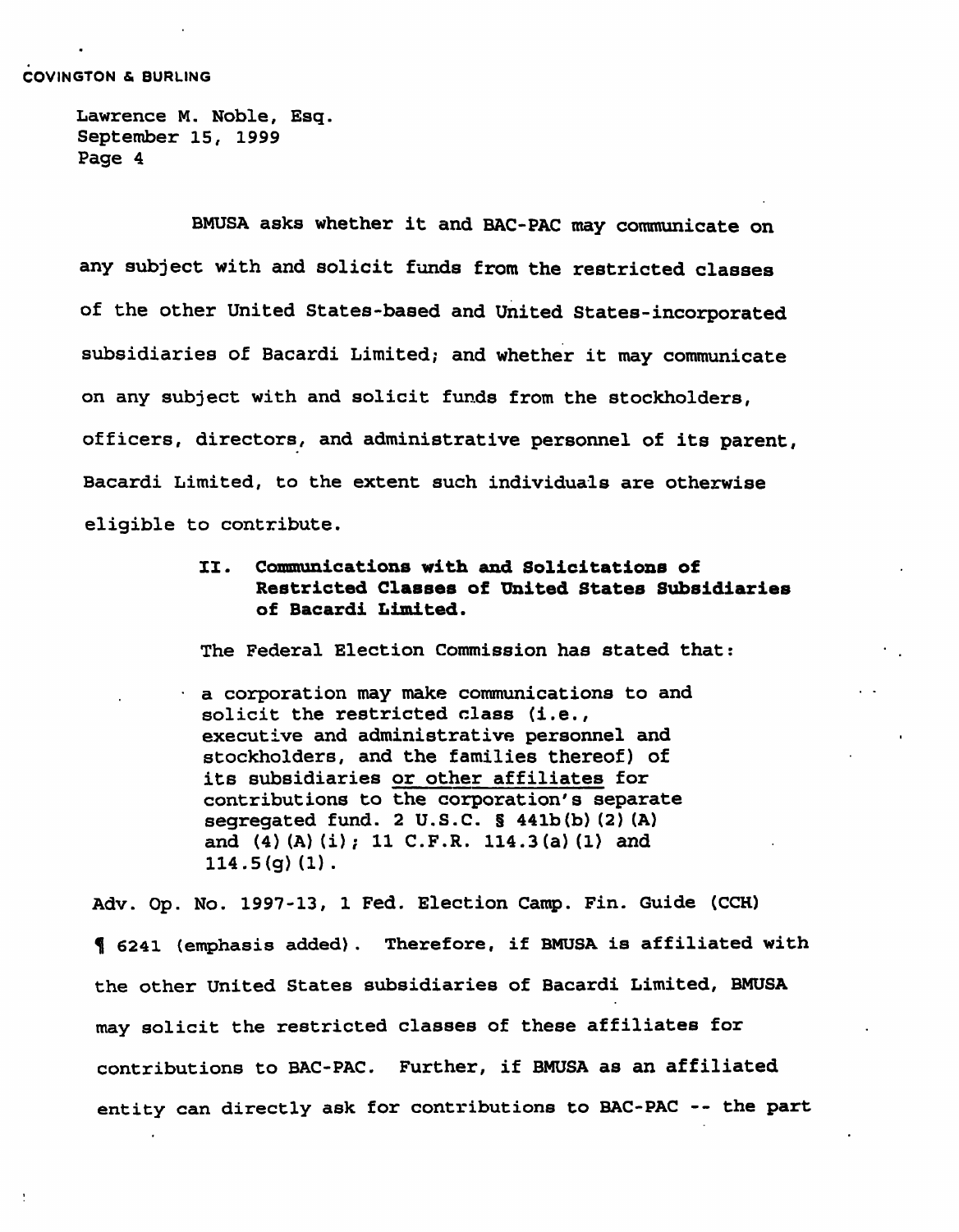of the federal election process most regulated by the F.E.C.A. - - then logically BMUSA should be allowed to communicate with these same individuals on any subject, within the meaning of 11 C.F.R. § 114.1(a)(2)(i).

As a matter of corporate law, wholly owned subsidiaries of the same parent obviously are affiliated; but neither the Federal Election Campaign Act nor the Commission's regulations directly define affiliate status for corporations. Nevertheless, the Commission's regulations at 11 C.F.R. §§ 110.3(a) and 100.5 (g) address whether two separate segregated funds are affiliated by examining the relationship between the two sponsoring corporations of the funds. Thus, in practical effect, these regulations simultaneously (i) define whether two separate segregated funds are affiliated and (ii) as the Commission has stated, "provide for an examination of ... whether one entity (such as a corporation) is an affiliate of another . . . ." Adv. Op. No. 1996-50, 1 Fed. Election Camp. Fin. Guide (CCH)  $\parallel$  6228.

Under several of the factors examined by the Commission — in particular overlapping officers and directors, similar contribution patterns, and an overlapping shareholder base — all U.S. subsidiaries of Bacardi Limited are affiliates.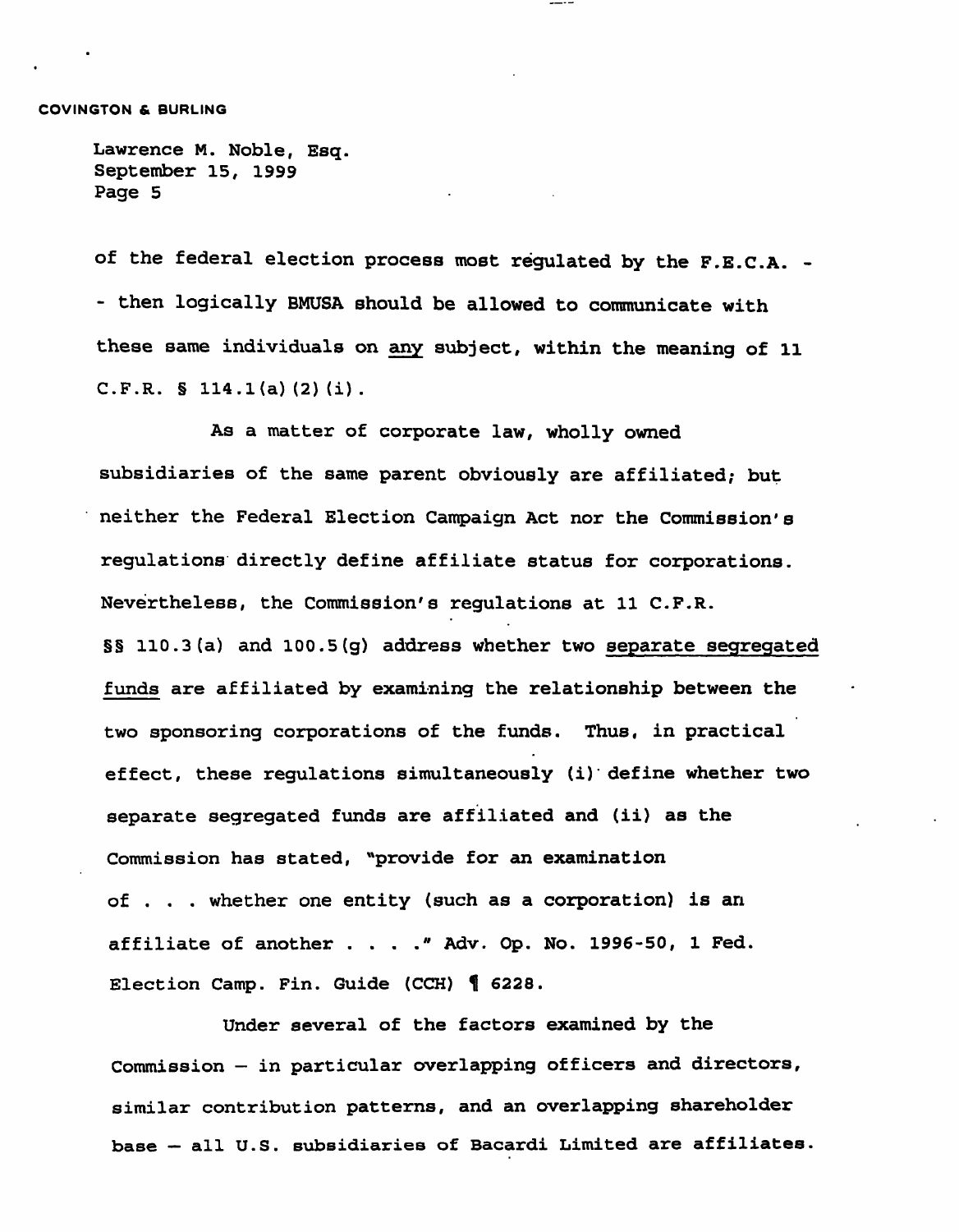والمدادات

Lawrence M. Noble, Esg, September 15, 1999 Page 6

11 C.F.R. §§ 100.5(g)(4)(ii)(E) and (J); Adv. Op. No. 1996-42, 1 Fed. Election Camp. Fin. Guide (CCH) | 6225. Commission regulations also state that separate segregated funds established by a single corporation or its subsidiaries are affiliated. 11 C.F.R. §§ 110.3(a)(2)(i); 100.5(g)(3)(i) (emphasis added). Bacardi Limited is the sole controlling stockholder of all its United States subsidiaries. If other domestic subsidiaries of Bacardi Limited were to establish their own separate segregated funds, they would doubtless be deemed affiliates of BAC-PAC and all these separate segregated funds would be treated as a single fund. As a result, BMUSA is "affiliated" with all the other United States subsidiaries of Bacardi Limited, since BAC-PAC would be affiliated with any separate segregated fund of any such subsidiary.

The logic is compelling that BAC-PAC should be considered the separate segregated fund for all domestic subsidiaries of Bacardi Limited, and therefore BMUSA should be  $\pm$ allowed to solicit contributions from, and freely communicate with, the restricted class of each of those domestic subsidiaries.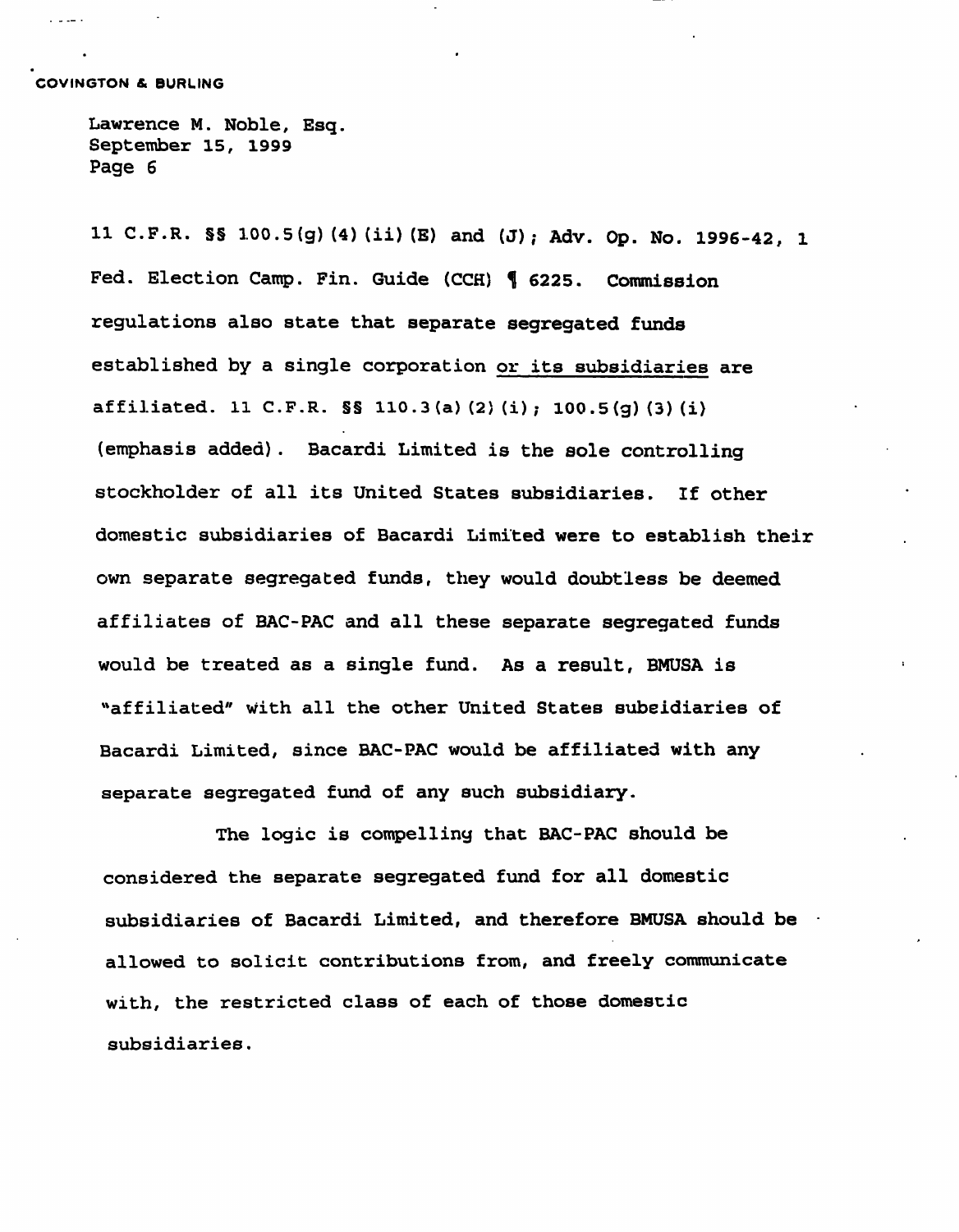COVINGTON & BURLING

Lawrence M. Noble, Esq. September 15, 1999 Page 7

# III. Communications with and Solicitations of Stockholders, Officers, Directors and Administrative Personnel of Bacardi Limited.

Bacardi Limited is a foreign principal, and as such it may not provide anything of value in connection with a United States election, or directly or indirectly participate in the decision-making processes of a separate segregated fund. 2 U.S.C. § 441e; 22 U.S.C. § 611(b); 11 C.F.R. § 110.4(a)(2). Therefore, a foreign corporation probably may not create, or .provide the administrative costs for, a separate segregated fund of its own. Adv. Op. No. 1982-34, Fed. Election Camp. Fin. Guide Transfer Binder (CCH) H 5678. Accordingly, Bacardi Limited has . no separate segregated fund, and does not directly or indirectly participate in the decision-making process of BAC-PAC.

Nevertheless, domestic subsidiaries of foreign corporations may form separate segregated funds, under conditions which have been set forth by the Commission and followed strictly by BAC-PAC. See, e.g., Adv. Op. No. 1990-8, Fed. Election Camp. Fin. Guide Transfer Binder (CCH) H 5986. In compliance with these rules, neither Bacardi Limited nor any other foreign national directs or controls the selection of BAC-PAC personnel, or the actions or policies of BAC-PAC.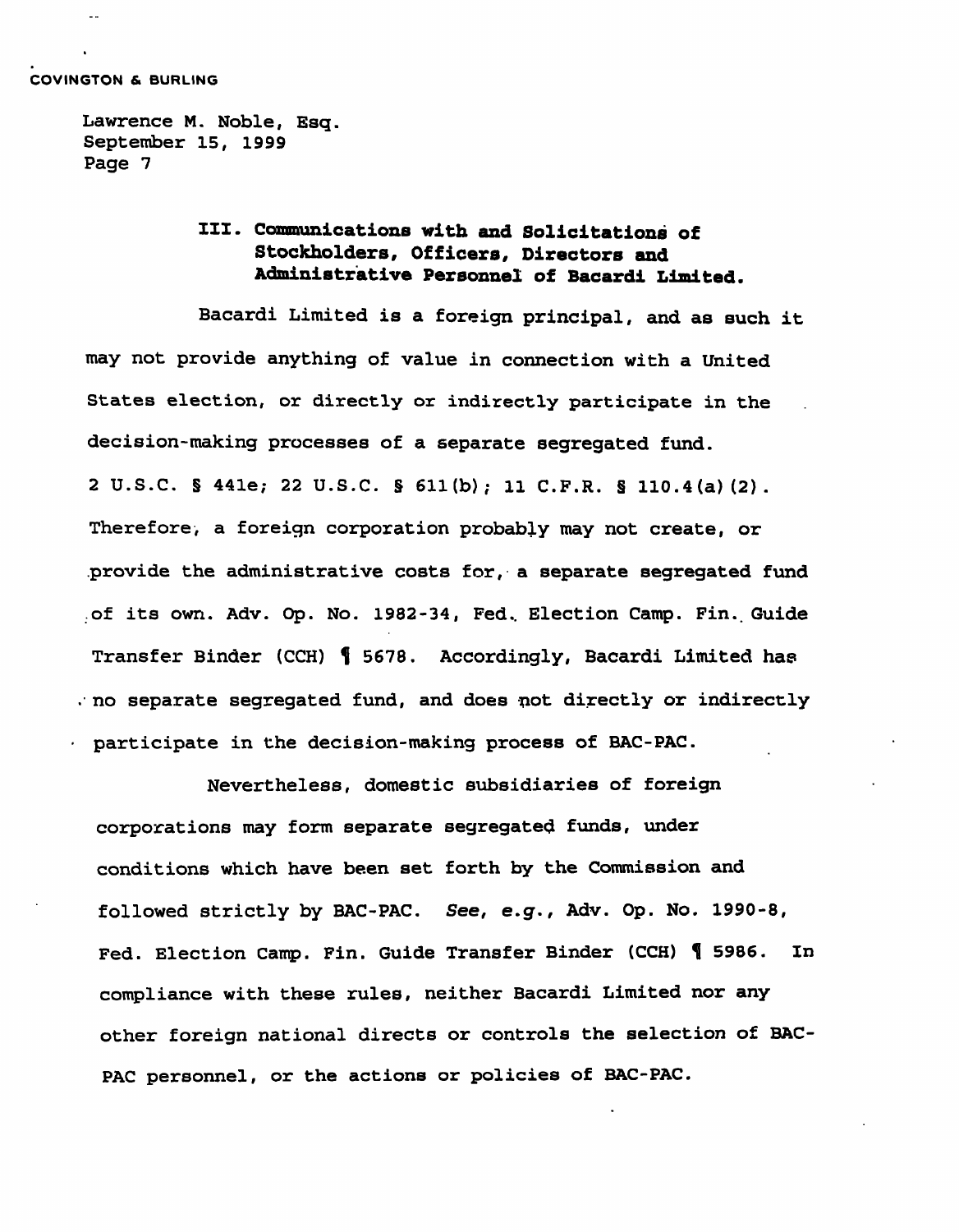Even though BAC-PAC may not be controlled by or receive financial support from Bacardi Limited, any stockholder, officer, director, or administrator of Bacardi Limited who is a United States citizen or a permanent resident alien has a personal right to make contributions to federal candidates and parties, subject to the limits of the F.E.C.A. Prior advisory opinions have not addressed whether the foreign status of a corporate parent entity prevents otherwise permissible communications by a domestic subsidiary to the stockholders, officers, directors, or administrative personnel of the parent. It is clear, however, that domestic parent corporations and their separate segregated funds may solicit eligible employees of foreign affiliates, and a foreign subsidiary of a domestic corporation may even \*pay the administrative costs of providing payroll deduction for its eligible United States citizen employees." Adv. Op. No. 1982-34, Fed. Election Camp. Fin. Guide Transfer Binder (CCH) 1 5678. The Commission has even permitted a separate segregated fund to solicit from eligible contributors who worked for foreign franchisees of the fund's domestic . sponsoring organization. Adv. Op. No. 1992-7, 1 Fed. Election Camp. Fin. Guide (CCH) H 6051.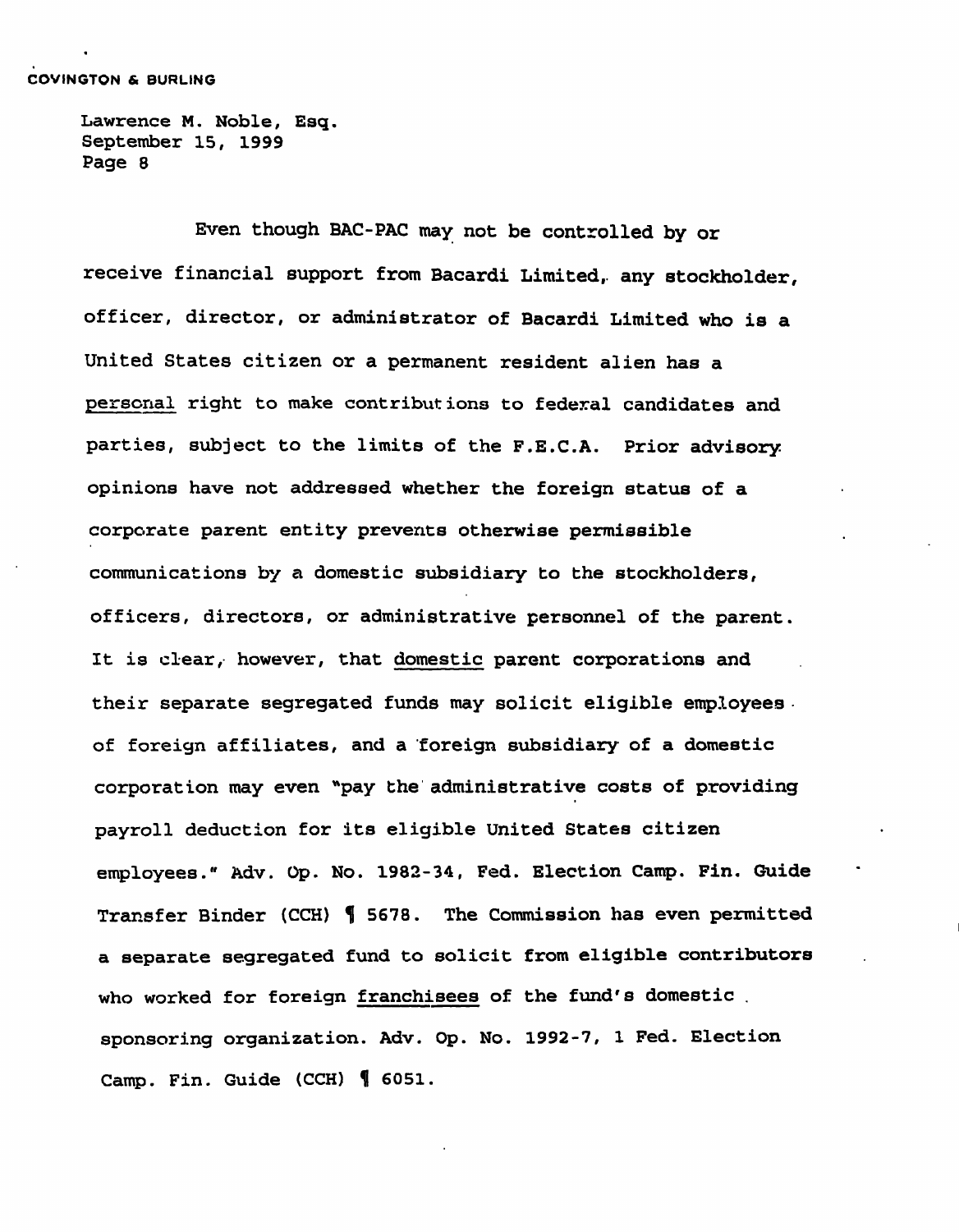The Commission has made clear that separate segregated funds may solicit eligible employees of foreign affiliated entities. There is no policy rationale for a different result simply because the foreign affiliate is the parent, rather than the subsidiary. BMUSA and BAC-PAC plan to solicit from and communicate with stockholders, officers, directors, and administrators of Bacardi Limited that they have confirmed to be eligible to- contribute either as permanent resident aliens currently residing in the United States, or as United States citizens. As a result, there will be no illegal solicitation of or contribution by foreign nationals.

Given these facts, the policy implicated by the solicitation of the Bacardi Limited stockholders, officers, directors, and administrative personnel eligible to contribute is not the ban on foreign contributions, since no ineligible individuals will be solicited. Rather, it is the requirement that corporations solicit only from a limited class of persons. In that regard, there is no prohibition on soliciting the restricted class of the parent for contributions to a subsidiary's separate segregated fund. The Commission has stated explicitly that "corporate affiliates would also include the parent corporation of a subsidiary that established a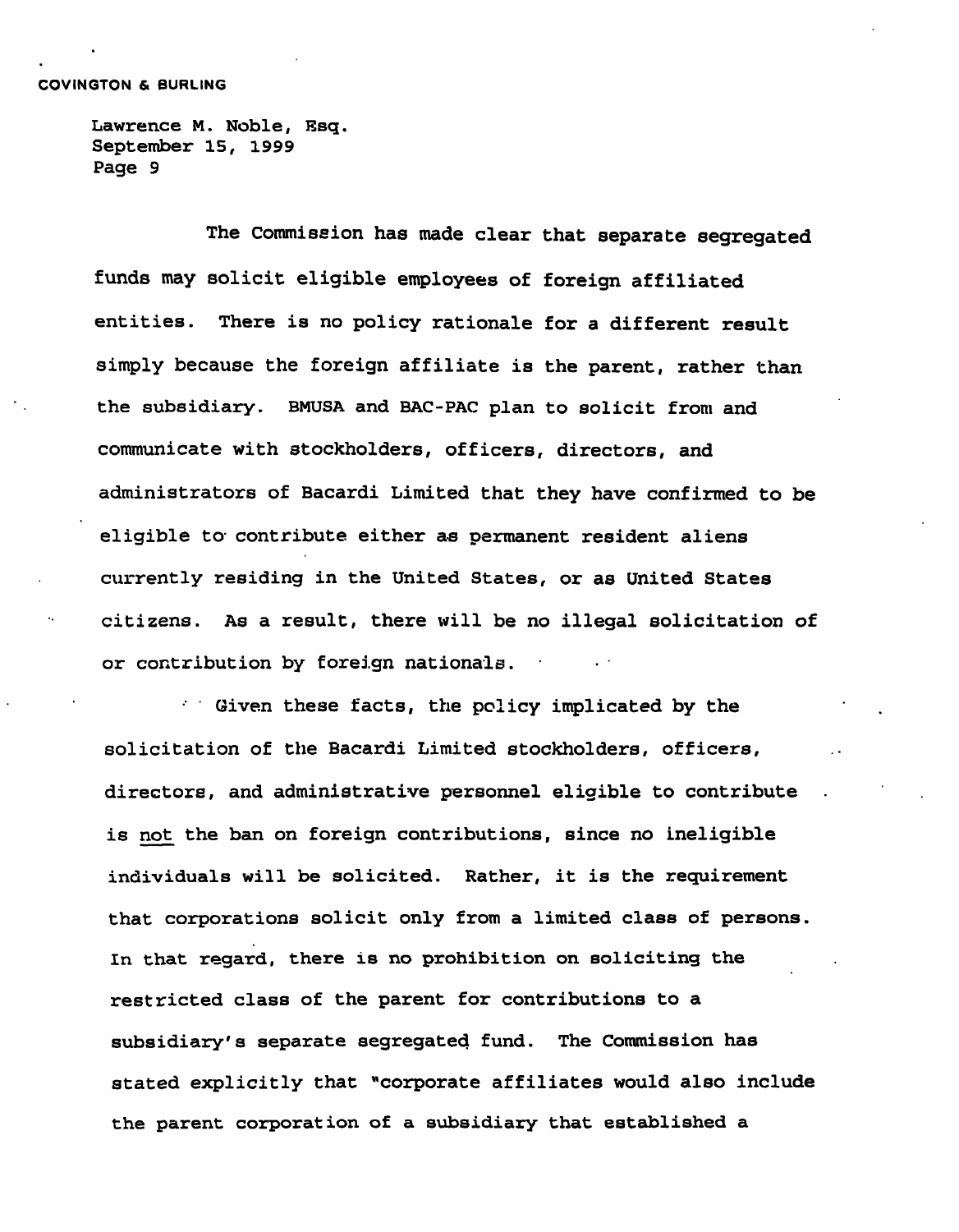separate segregated fund"; and that "a corporation may . . . solicit the stockholders or their families of ... its parent corporation." Adv. Op. No. 1983-49, Fed. Election Camp. Fin. Guide Transfer Binder (CCH) 15749; Adv. Op. No. 1994-27, 1 Fed. Election Camp. Fin. Guide (CCH) H 6127.

Therefore. BMUSA should be permitted to solicit from and freely communicate with the stockholders, officers, directors, and administrative personnel of Bacardi Limited. Moreover, as set out in Section II, the individuals who can be asked to contribute should be deemed to be part of BMUSA's restricted class, thereby allowing communications to these individuals on any subject, within the meaning of 11 C.F.R.  $\S$  114.1(a)(2)(i).

Thank you for your prompt attention to this advisory opinion request. Should you need any additional information, please do not hesitate to contact us.

Respectfully submitted,

Bobby R. Burchfield Robert K. Kelner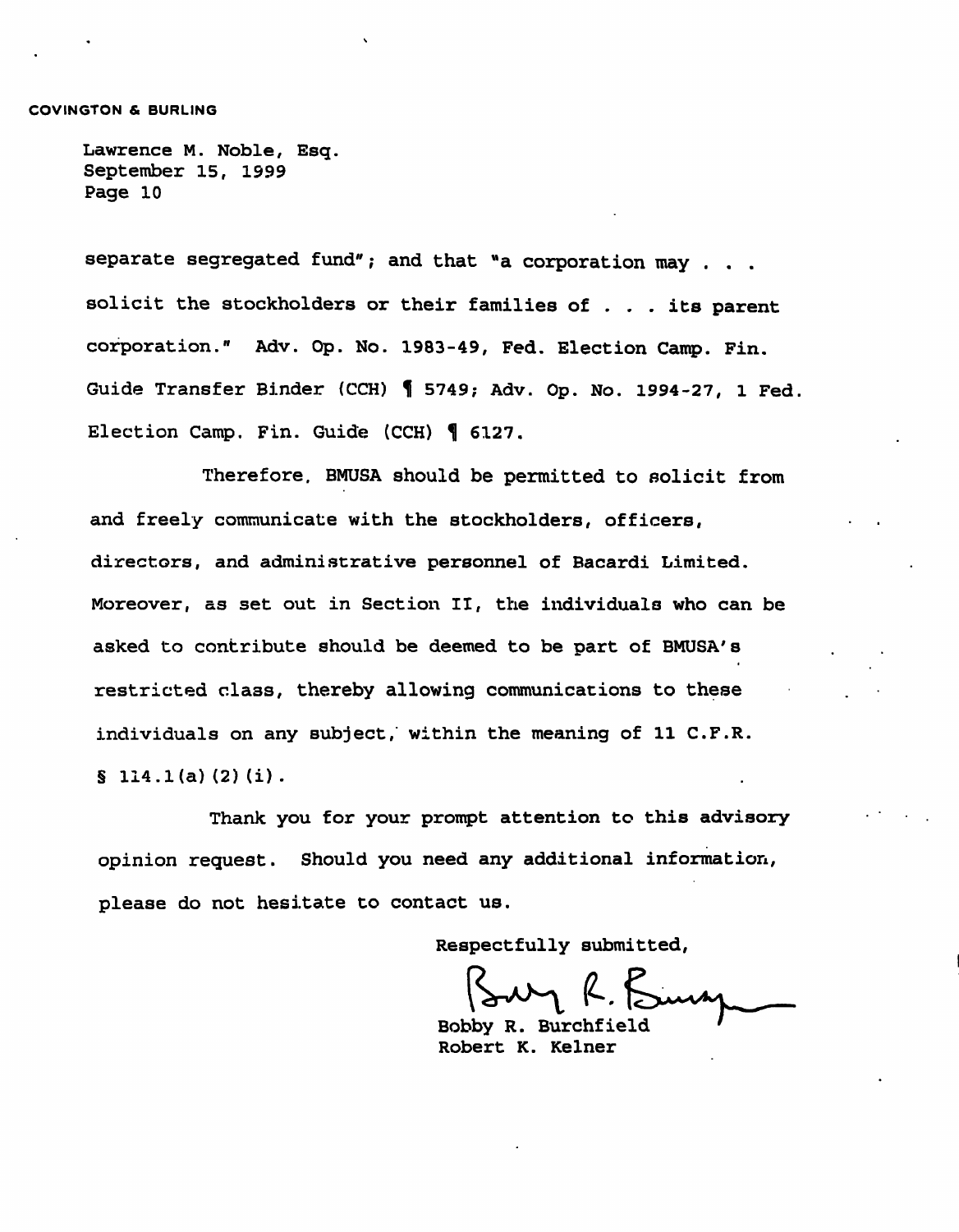Exhibit A

 $\ddot{\phantom{0}}$ 

 $\ddot{\phantom{0}}$ 

 $\mathbf{L}^{\text{max}}$ 

the contract of the contract of the contract of the contract of

 $\mathcal{L}^{\mathcal{L}}(\mathcal{L}^{\mathcal{L}})$  and  $\mathcal{L}^{\mathcal{L}}(\mathcal{L}^{\mathcal{L}})$  and  $\mathcal{L}^{\mathcal{L}}(\mathcal{L}^{\mathcal{L}})$ 

 $\mathcal{L}(\mathcal{L}^{\mathcal{L}})$  and  $\mathcal{L}(\mathcal{L}^{\mathcal{L}})$  and  $\mathcal{L}(\mathcal{L}^{\mathcal{L}})$ 

 $\mathcal{L}^{\text{max}}_{\text{max}}$  ,  $\mathcal{L}^{\text{max}}_{\text{max}}$ 

 $\label{eq:2.1} \mathcal{L}(\mathcal{L}^{\text{max}}_{\mathcal{L}}(\mathcal{L}^{\text{max}}_{\mathcal{L}})) \leq \mathcal{L}(\mathcal{L}^{\text{max}}_{\mathcal{L}}(\mathcal{L}^{\text{max}}_{\mathcal{L}}))$ 

 $\mathcal{L}^{\mathcal{L}}(\mathcal{L}^{\mathcal{L}})$  and  $\mathcal{L}^{\mathcal{L}}(\mathcal{L}^{\mathcal{L}})$  and  $\mathcal{L}^{\mathcal{L}}(\mathcal{L}^{\mathcal{L}})$ 

 $\mathcal{L}^{\mathcal{L}}(\mathcal{L}^{\mathcal{L}})$  and  $\mathcal{L}^{\mathcal{L}}(\mathcal{L}^{\mathcal{L}})$  and  $\mathcal{L}^{\mathcal{L}}(\mathcal{L}^{\mathcal{L}})$ 

 $\mathcal{L}(\mathcal{L})$  and  $\mathcal{L}(\mathcal{L})$  . The set of  $\mathcal{L}(\mathcal{L})$ 

 $\mathcal{L}(\mathcal{L}^{\mathcal{L}})$  and  $\mathcal{L}^{\mathcal{L}}$  and  $\mathcal{L}^{\mathcal{L}}$  and  $\mathcal{L}^{\mathcal{L}}$ 

 $\mathcal{A}^{\mathcal{A}}$  and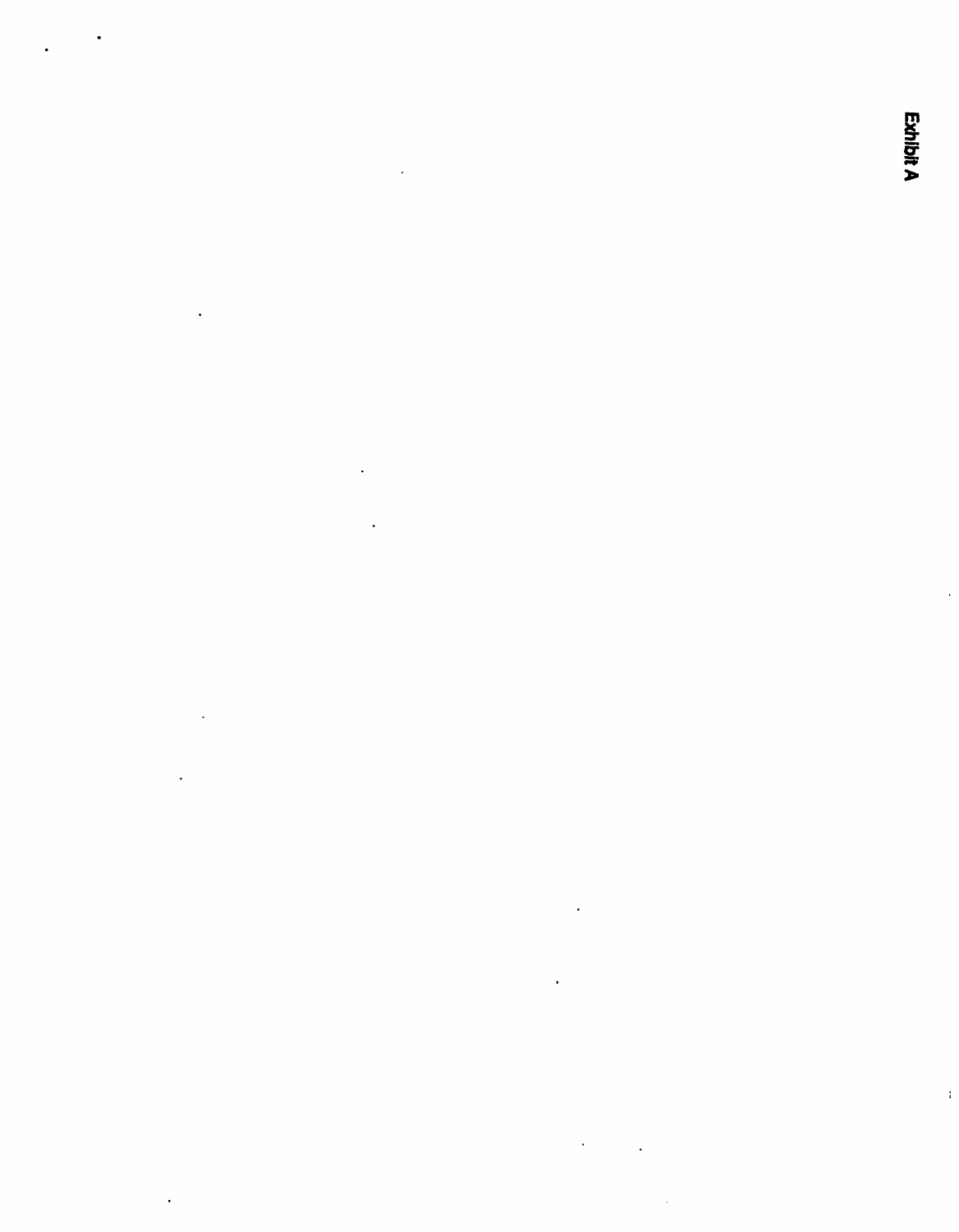## AGENDA DOCUMENT NO. 98-32



APR 23 12 00 Ph '98



FEDERAL ELECTION COMMISSION

Washington, DC 20463

April 23, 1998

# AGEND A ITE M For Meeting of:  $4 - 30 - 98$

## **MEMORANDUM**

THROUGH: John C. Surina Staff Director

TO: The Commission

FROM: Lawrence M. Noble General Counsel

> N. Bradley Litchfiel **Associate General Counse**

Jonathan M. Levin Senior Attorney

Subject: Draft AO 1998-06

Attached is a proposed draft of the subject advisory opinion. We request that this draft be placed on the agenda for April 30,1998.

Attachment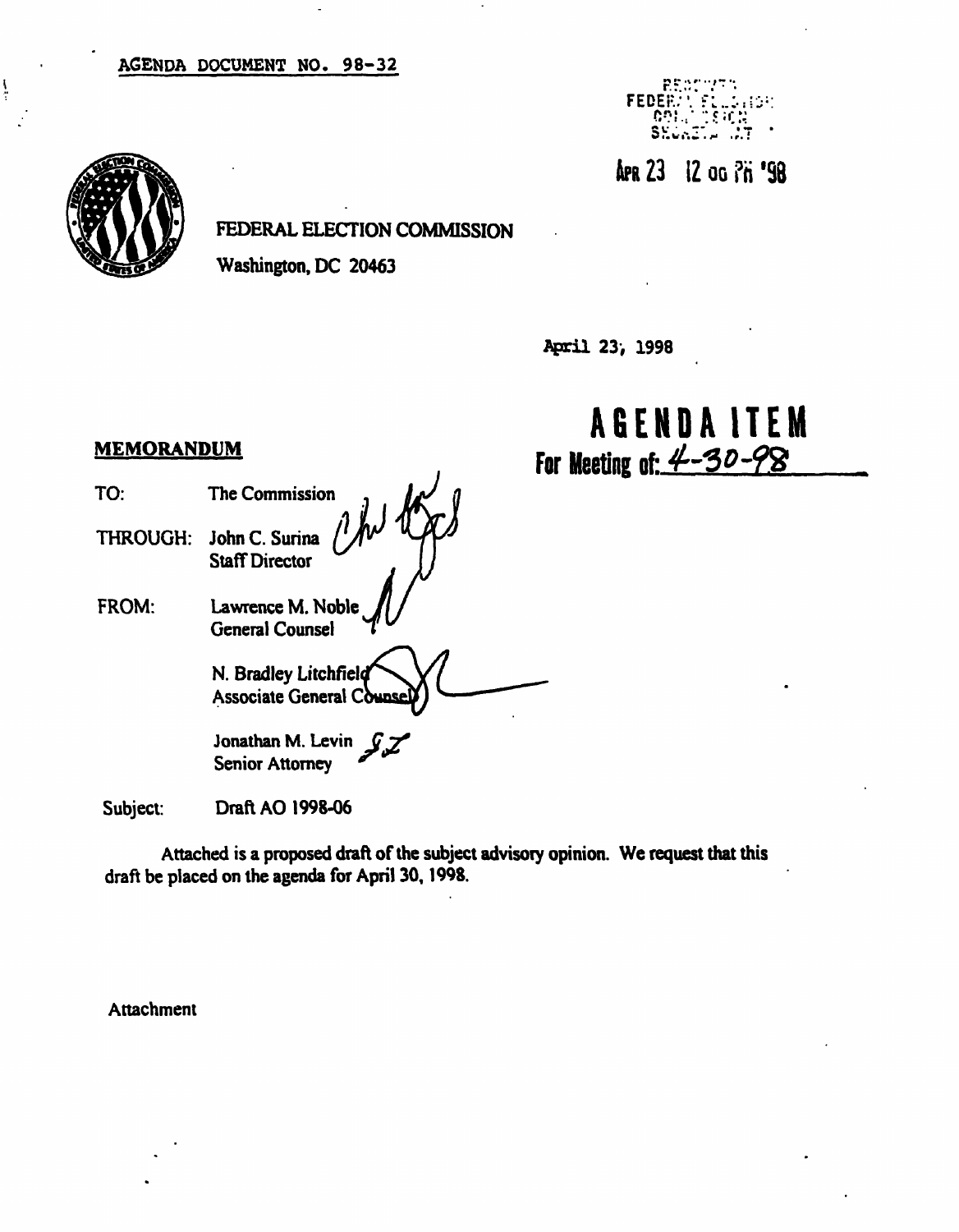I ADVISORY OPINION 1998-6 2 3 Bobby R. Burchfield 4 Covington & Burling 5 1201 Pennsylvania Avenue, N.W. 6 P.O. Box 7566 7 Washington, D.C. 20044-7566 8 9 Dear Mr. Burchfield: 10 I1 This responds to your letter dated March 19,1998, as supplemented by your letter 12 dated March 24,1998, on behalf of Bacardi-Martini, USA, Inc. ("BMUSA"), requesting 13 an advisory opinion concerning the application of the Federal Election Campaign Act of 14 1971, as amended ("the Act"), and Commission regulations to the solicitation of, and 15 communications to, the eligible employees of a foreign corporation and its subsidiaries. 16 BMUSA is a Delaware corporation with its principal place of business in Florida. 17 Its corporate parent is Bacardi Limited ("BL"), a privately held corporation. BL is a 18 Bermuda corporation and is the sole stockholder (either directly or through a wholly 19 owned subsidiary) of several companies, including BMUSA, that are incorporated and 20 have their principal places of business in the United States. In addition, many of BL's 21 stockholders, officers, directors, and administrative personnel are U.S. citizens or 22 permanent resident aliens. In 1982, BMUSA created a separate segregated fund, 23 presently named Bacardi-Martini USA, Inc. Political Action Committee ("BAC-PAC").<sup>1</sup> 24 You state that neither BL nor any other foreign national directs or controls the selection 25 of BAC-PAC personnel, or the actions or policies of BAC-PAC. 26 BMUSA asks two questions: (1) May BMUSA communicate election-related 27 messages to, and solicit contributions to BAC-PAC from, the restricted classes of "the 28 other United States-based and United States-incorporated subsidiaries" of BL? (2) May 29 BMUSA communicate election-related messages to, and solicit contributions to BAC-30 P AC from the stockholders, officers, directors, and administrative personnel of its parent,

31 BL, to the extent such persons are otherwise eligible to contribute? You note that

<sup>.&</sup>lt;br>1 BAC-PAC. which was originally named Bacardi Imports, Inc. Political Action Committee, filed its statement of organization with the Commission on August 23,1982.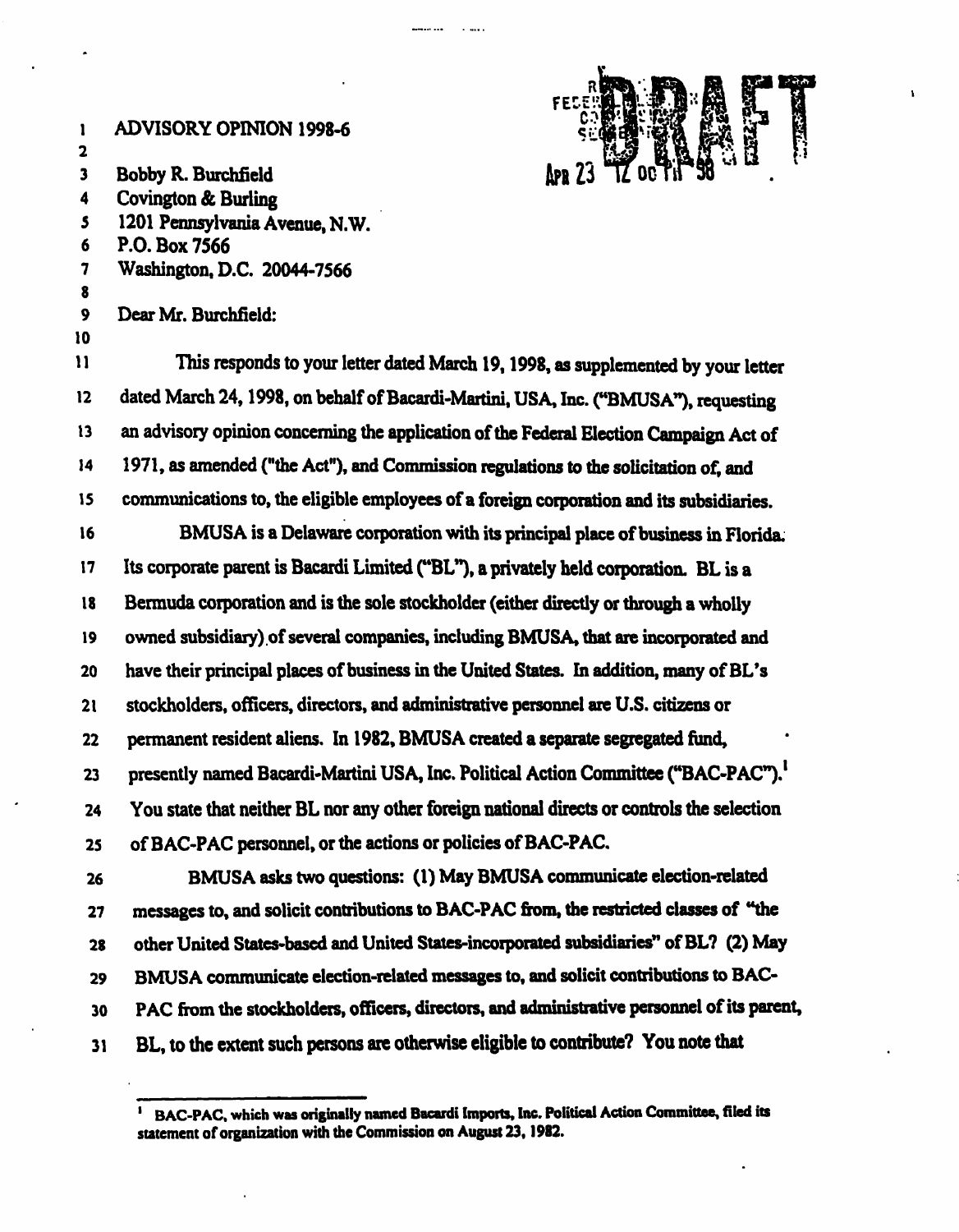|          | AO:1998-6                                                                                                                 |
|----------|---------------------------------------------------------------------------------------------------------------------------|
|          | Page 2                                                                                                                    |
| 1        | BMUSA does not intend to communicate election-related messages to or solicit PAC                                          |
| 2        | contributions from, persons who are lawfully admitted for permanent residence in the                                      |
| 3        | United States, but who nevertheless live outside the United States at the time of the                                     |
|          | communication or solicitation.                                                                                            |
|          | The Act and Commission regulations prohibit a foreign national from making a                                              |
| 6        | contribution directly or through any other person, or making an expenditure, in                                           |
| .7       | connection with an election to any political office. In addition, it is unlawful to solicity                              |
| 8        | accept, or receive a contribution from a foreign national. 2 U.S.C. §441e(a); 11 CFR                                      |
| 9        | 110.4(a)(1) and (2). As defined in the Act, the term "person" includes a corporation. 2                                   |
| 10       |                                                                                                                           |
|          | U.S.C. §431(11). Unlike most of the other provisions of the Act, section 441e applies to                                  |
| 11       | any election for any political office, including state and local offices.                                                 |
| 12       | The term "foreign national" includes a "foreign principal" as defined by 22 U.S.C.                                        |
| 13       | §611(b), but does not include any citizen of the United States. 2 U.S.C. §441e(b)(1); 11                                  |
| 14       | CFR 110.4(a)(4)(i) and (iii). Section 611(b) defines a "foreign principal" as including:                                  |
| 15       | (1) a government of a foreign country and a foreign political party;                                                      |
| 16<br>17 | (2) a person outside of the United States, unless it is established that such                                             |
| 18       | person is an individual and a citizen of and domiciled within the United                                                  |
| 19       | States, or that such person is not an individual and is organized under or                                                |
| 20       | created by the laws of the United States or of any State or other place                                                   |
| 21       | subject to the jurisdiction of the United States and has its principal place of<br>business within the United States; and |
| 22<br>23 |                                                                                                                           |
| 24       | (3) a partnership, association, corporation, organization, or other                                                       |
| 25       | combination of persons organized under the laws of or having its principal                                                |
| 26       | place of business in a foreign country.                                                                                   |
| 27       |                                                                                                                           |
| 28       | The term "foreign national" also includes an individual who is not a citizen of the                                       |
| 29       | United States and who is not lawfully admitted for permanent residence in the U.S. as                                     |
| 30       | defined by 8 U.S.C. §1101(a)(20). 2 U.S.C. §441c(b)(2); 11 CFR 110.4(a)(4)(ii).                                           |
| 31       | Under 22 U.S.C. §611(b), a corporation organized under the laws of any State                                              |
| 32       | within the United States, with its principal place of business within the United States, is                               |
| 33       | not a foreign principal and, accordingly, would not be a foreign national under 2 U.S.C.                                  |
| 34       | §441e. The Commission has barred foreign national entities from establishing or                                           |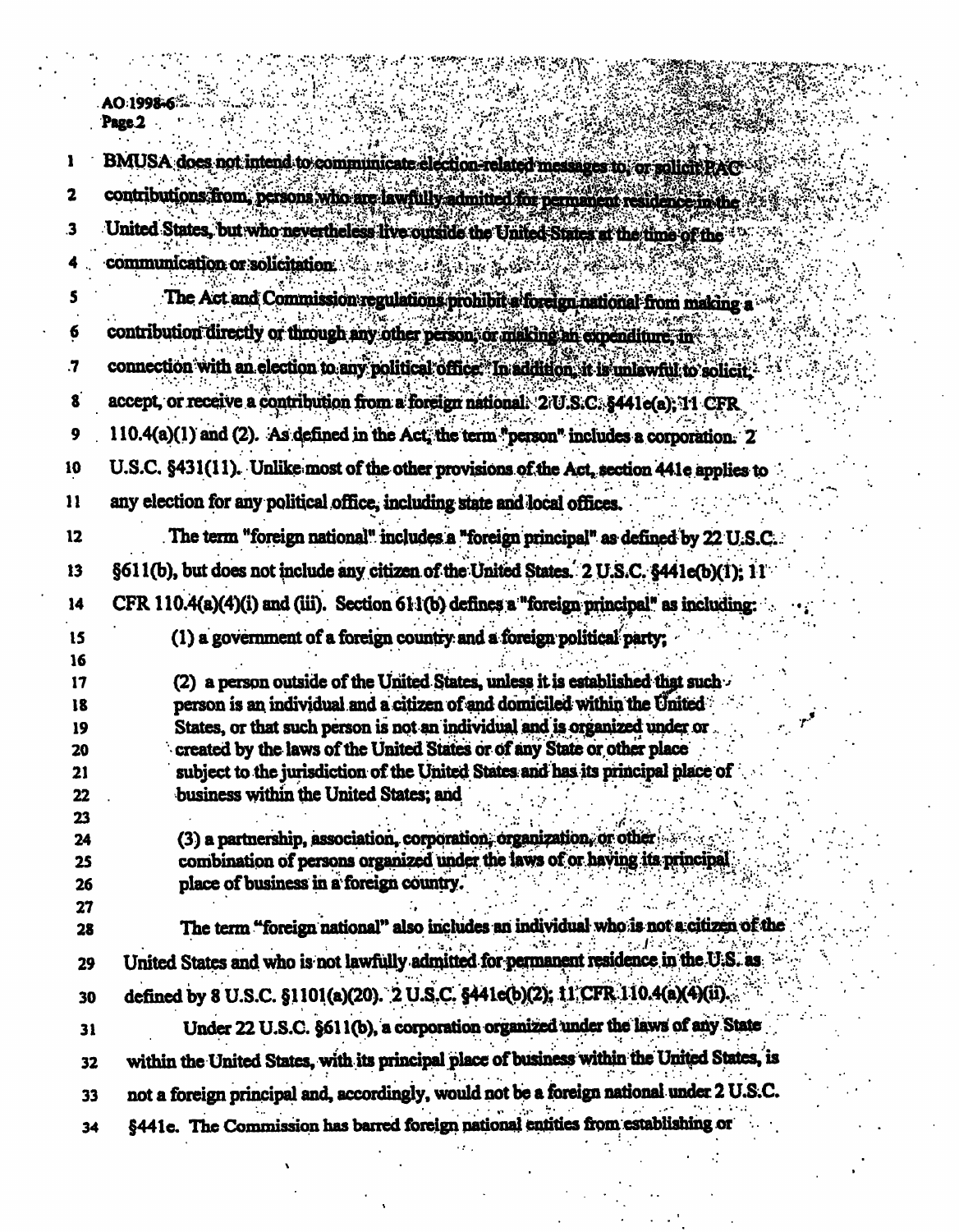### AO 1998-6 Page 3

1 administering political committees. Advisory Opinion 1977-53; see also 2 U.S.C.

2 §§431(7) and 441b(b)(2)(C); 11 CFR100.6 and 114. l(a)(2)(iii). However, as a discrete 3 corporate entity organized under the laws of the State of Delaware and maintaining its 4 principal place of business in Florida, BMUSA is not a foreign principal and, accordingly 5 would not be a foreign national under 2 U.S.C. §441e. BMUSA may therefore serve as a 6 connected organization for BAG PAC, subject to conditions set out in prior opinions and 7 11 CFR 110.4(a). Advisory Opinions 1995-15 and 1990-8.<sup>2</sup>

ë.

8 The Act prohibits corporations from making any contribution or expenditure in 9 connection with a Federal election. 2 U.S.C. §441b(a). An exception to the prohibition 10 provides that a corporation or its separate segregated fund ("SSF") may solicit I1 contributions to the SSF from a restricted class of persons. 2 U.S.C. §441b(b)(4)(A)(i); 12 11 CFR 114.5(g)(l). A corporation's restricted class consists of its executive and 13 administrative personnel and stockholders, and the families of those persons. 11 CFR  $14 \cdot 114.5(g)(1)$  and  $114.1(j)$ . This class also extends to the executive and administrative l 5 personnel of the corporation's subsidiaries, branches, divisions, and affiliates, and the • 16 families of such persons. Id; see Advisory Opinion 1997-13. Moreover, a corporation 17 may make communications on any subject, including communications containing express 18 advocacy, to this same group of persons. 2 U.S.C. §441b(b)(2)(A); 11 CFR 114.3(a) and 19 114.1(i); see also Federal Election Commission Regulations, Explanation and 20 Justification, 60 Fed. Reg. 64262-3 (December 14,1995). 21 Criteria and factors set out in the Act and Commission regulations that govern

22 whether the SSFs of discrete organizations are affiliated are also used to determine

<sup>2</sup> You state that neither BL nor any other foreign national directs or controls the selection of BAC-PAC personnel or the actions or policies of BAC-PAC. In addressing situations involving the political committee of a foreign corporation's domestic subsidiary, the Commission has consistently sought to ensure that foreign nationals do not make contributions in connection with an election through the direction or control of a PAC. See Advisory Opinions 1995-15,1990-8, and advisory opinions cited therein. Commission regulations, at 11 CFR I l0.4(aX3), specify further requirements that govern the operations and control of BAC-PAC:

A foreign national shall not direct, dictate, control, or directly or indirectly participate in the decision-making process of any person, such as a corporation, labor organization, or political committee, with regard to such person's Federal or nonfedenl election-related activities, such as decisions concerning the making of contributions or expenditures in connection with elections for any local. State, or Federal office or decisions concerning the administration of a political committee.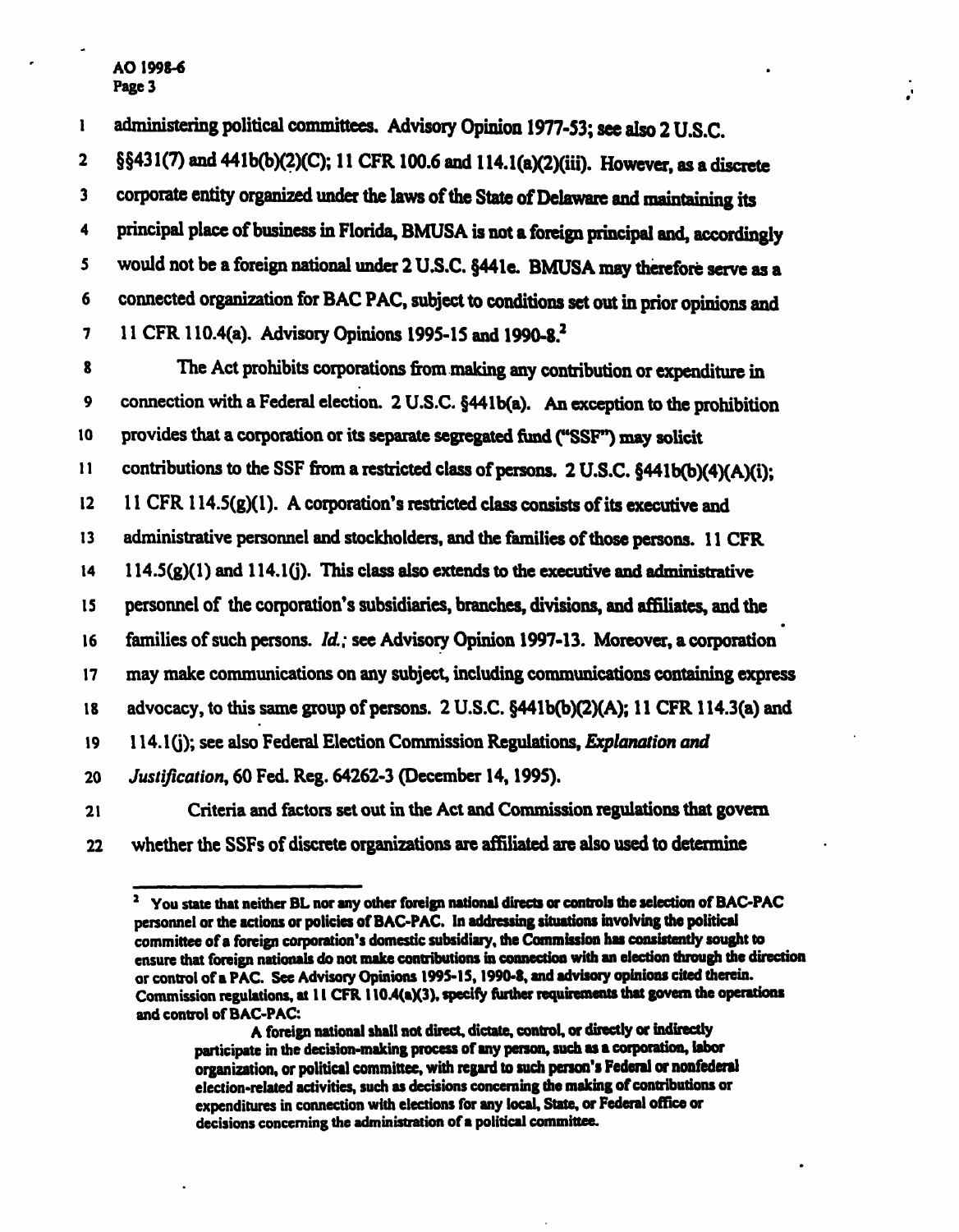#### AO 1998-6 Page 4

<sup>1</sup> whether corporations are affiliates of each other.<sup>3</sup> See Advisory Opinions 1996-50 and 2 1988-14. Committees, including SSFs, that are established, financed, maintained or 3 controlled by the same corporation, person, or group of persons, including any parent, 4 subsidiary, branch, division, department, or local unit thereof, are affiliated. 2 U.S.C. 5  $\S 441a(a)(5)$ ; 11 CFR 100.5(g)(2) and 110.3(a)(1)(ii). According to Commission 6 regulations, the committees of a parent corporation and its subsidiaries are affiliated with 7 each other per se. 11 CFR 100.5(g)(3)(i) and 110.3(a)(2)(i); Advisory Opinion 1990-10. 8 Hence, BMUSA is affiliated with all of BL's subsidiaries, as well as with its parent, BL. 9 See Advisory Opinions 1994-27 and 1983-48. 10 Under 2 U.S.C. §441e, foreign nationals who are shareholders, or executive or 11 administrative employees of BL or its subsidiaries, or family members thereof, may 12 neither make contributions to BAC-PAC nor be solicited for such contributions. 13 However, the Commission has made clear that those individuals in the restricted class 14 who are employed by foreign national corporations, but who are not foreign nationals, 15 may be solicited for contributions to the SSF of a domestic parent. Advisory Opinions 16 1992-7 and 1982-34; see also Advisory Opinion 1979-59. 17 There is no different result if the recipient SSF is established and administered by 18 a domestic subsidiary. As indicated above, a domestic subsidiary may establish and 19 administer an SSF subject to certain conditions. Moreover, the above-cited Commission 20 regulations provide for affiliation among all of a corporation's subsidiaries, and 21 Commission opinions have long held that solicitation rights do not move merely in one 22 direction, e.g., parent to subsidiary. 11 CFR 100,5(g)(3)(i) and 110.3(a)(2)(i); Advisory 23 Opinions 1994-27,1994-11, n.2,1987-34, and 1982-18. Of particular relevance is 24 Advisory Opinion 1982-18, where the Commission held that the SSF of a subsidiary 25 corporation could solicit contributions from the parent's shareholders (and their families) 26 and the executive and administrative personnel (and their families) of the parent and the

٠, Committees, such as SSFs, affiliated with each other are treated as a single committee for the purposes of the contribution limits in the Act. 2 U.S.C.  $\S 441a(a)(5)$ ; 11 CFR 110.3(a)(1) and 110.3(a)(1)(ii). In other words, such committees must aggregate contributions that are made by or to them for the purposes of those limits. Id. Transfers between affiliated committees are not subject to the limits of 2 U.S.C. §441a. II CFR 102.6(a)(l).